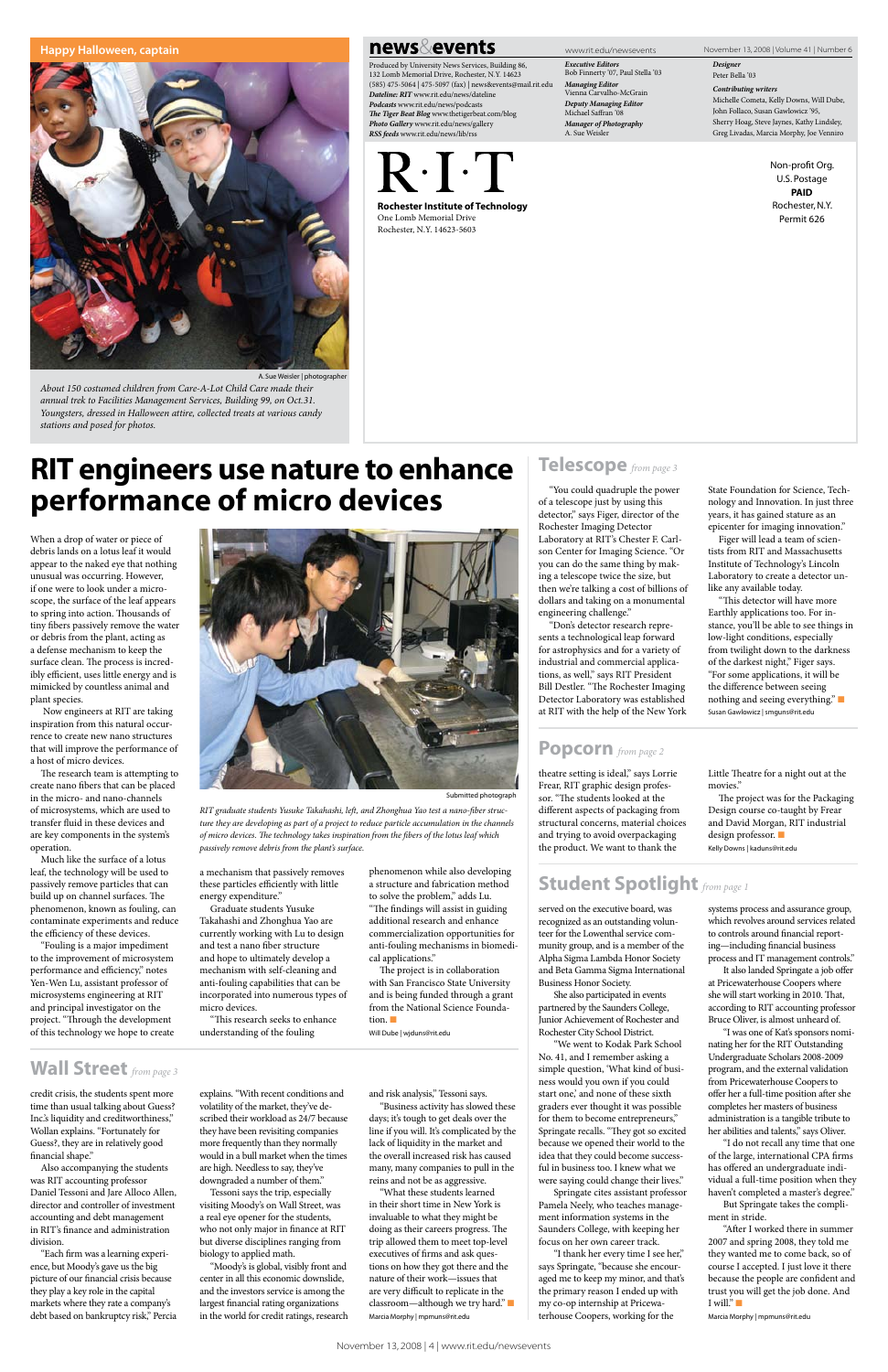Rochester Institute of Technology

# news&events

November 13, 2008

**RIT earns \$2.8 million grant to create parts for new super telescope**, *page 3*

## **Research** *and* **Scholarship**

**Historian writes about Italian-American fascism**, *page 2*

**RIT takes steps to ensure computer security**, *page 3*

## **RIT Authors Spotlight Awards, distinctions**



**Viewpoints**

**Remington inducted into design hall of fame**, *page 2*

Imagine a scenario where doctors from different hospitals can collaborate on a surgery without having to actually be in the operating room. What if doctors in remote locations could receive immediate expert support from top specialists in hospitals around the world?

This could soon become a reality thanks to research by a multi-university partnership that is testing the live broadcast of surgeries using the advanced networking consortium Internet2.

The team, which includes researchers from RIT's Office of Research Computing, recently tested the technology, which allows for the transmission of high quality, real-time video to multiple locations using a secure, highspeed network. An endoscopic surgery at the University of Puerto Rico was transmitted to multiple locations in the United States. The experiment also included a multipoint video conference that was connected to the video stream, allowing for live interaction between participants.

Results from the test were presented at the Collaboration Special Interest Group at the Internet2 Member Meeting in New Orleans.

"The University of Puerto Rico has been performing this type of transmission between two sites for more than a year, but we can now utilize a combination of technologies that allows us to transmit to multiple sites simultaneously," notes José G. Conde, director of the Center for Information Architecture in Research, at the University of Puerto Rico Medical Sciences Campus.

The researchers utilized a

30-megabit-per-second broadcastquality video stream, that produces incredibly precise and high-quality images and configured it to be transmitted via multicast using Microsoft Research's ConferenceXP system. This level of real-time video was not possible in the past due to slower and lower quality computer networks. The team also utilized a Polycom videoconferencing system to connect all parties.

The team will next conduct additional tests over Internet2 with different surgical procedures and an expanded number of remote locations. The researchers' goal is to transfer the technology for use in medical education and, ultimately, actual surgical and diagnostic applications.

"Today, surgeons often need to

travel to both examine patients and conduct surgeries," adds Khanna. "Conversely, patients in rural areas are often lacking access to specialized care and may need to be transported to specialists at medical centers, sometimes immediately for a critical diagnosis. Given the growing capacity of Internet technologies, the development of live remote surgery could revolutionize medicine and greatly enhance the care patients can receive while reducing overall costs to the health care system."

The research is being funded through the National Institutes of Health and includes Johns Hopkins Hospital and the University of Michigan School of Medicine. Visit rc.rit. edu/endo.html for information. Will Dube | wjduns@rit.edu

A familiar face on campus is Kathrine "Kat" Springate, who works as a recreation attendant in RIT's Hale-Andrews Student Life Center. At her "home away from home," she's also an avid track and cross-country competitor, one of nearly 600 student athletes who participate in some of the 24 varsity sports at RIT.

Springate is a mid-distance runner and one of her events in track and field is the 400 hurdles—which,

in a way, is a reflection of how she lives her life.

She doesn't believe in hurdles, especially in her resolve for achieving academic excellence as an accounting major with a minor in management information systems in RIT's E. Philip Saunders College of Business. Springate also believes the strength and resolve that make her a successful athlete, help her maintain focus on class requirements—earning a 3.92 GPA.

"I run every day, year round, and it keeps me balanced," says Spring-

ate, who has achieved state qualifier status in indoor and outdoor track each year at RIT. "And I credit the endorphins for keeping me awake in the classroom."

Springate hails from Amherst, N.Y., and attended Williamsville

North High School before applying early decision to RIT. "This was the only school I wanted to go to because it's fast-paced and I liked the co-op program," she says.

*RIT's Student Alumni Union morphed into a sandwich shop Oct. 29 as the Center for Religious Life and Hillel sponsored PB Jam, an annual event designed to raise awareness about hunger in our community. Volunteers made more than 2,000 peanut-butter-and-jelly sandwiches that were distributed to various shelters throughout the area.*

> At the Saunders College, she has *Student Spotlight, page 4*

*"It is our hope to not only address the pressing needs of the hungry and the needy, but also to educate our own students that hunger is just a five or 10 minute drive from campus," says Jeff Hering, director of the Center for Religious Life.*

**RIT students 'jam' to help the hungry**



A. Sue Weisler | photographer





*Kat Springate will head to Pricewaterhouse Coopers upon completing her master's degree.*

A. Sue Weisler | photographer

# **RIT team redefines 'telemedicine' for live remote-surgery broadcasts**

*Lynn Fuller, RIT professor of microelectronic engineering, far left, led a tour of the facilities to three dignitaries from Dubai on Oct. 30. The dignitaries from Dubai Silicon Oasis Authority are, from left to right, Jihad Kiwan, chief technology officer; Mohammed Al Zarouni, chief executive officer; and Shahla Ahmed Abdul Razak, deputy CEO. In August, RIT opened a Dubai campus offering high technology-based programs in engineering, business and information technology.*



*Surgeons at the University of Puerto Rico broadcast an endoscopic procedure to multiple remote sites at colleges across the United States.* 





A. Sue Weisler | photographer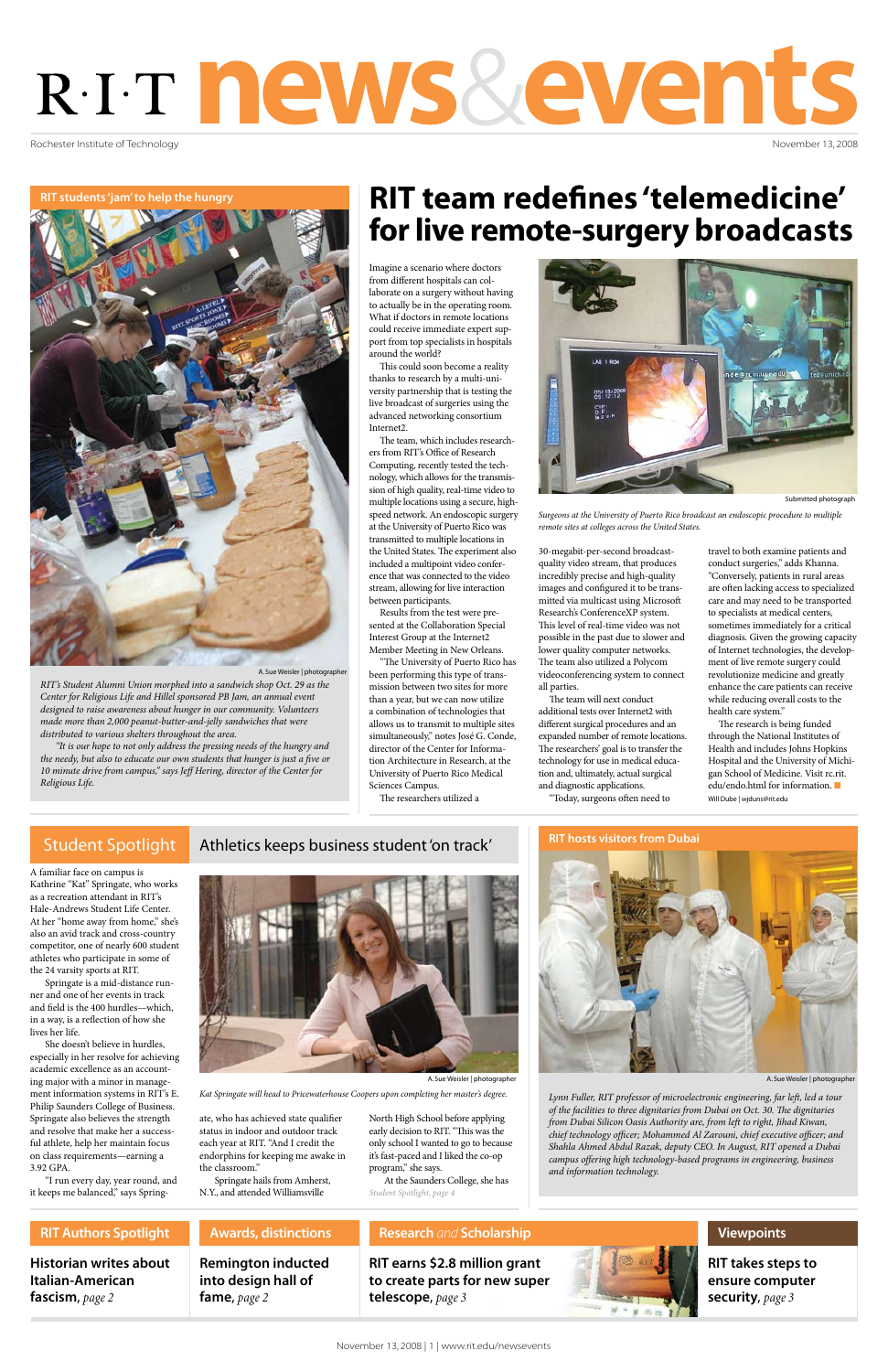Going to the movies isn't the same without popcorn. Fresh, innovative ideas on packaging the buttery treat popped for a class of RIT graphic design and industrial design students. The top designs went up for a vote before moviegoers at the Little Theatre on the evening of Nov. 7. A Little Theatre marquee-inspired package design created by Michael Rodriguez, a fourth-year graphic design student, received the most votes.

"Winning the contest is such a great feeling, especially being a senior, it reaffirms my design approach solutions work for the consumer," says Rodriguez. "The Little Theatre is one of my favorite places to go in Rochester, so I felt a certain connection with this project. The theatre's marquee is a Rochester landmark, so I thought why not incorporate it into my design. The package shape is

inspired from the individual sections of the marquee. I found the theatre's history quite interesting, so I put facts on the top lip of the package. This lip serves multiple purposes in that when folded in, it keeps the popcorn from falling out and serves as the support for the next box to be stacked above it."

Casey Moosman, Mikhail Poloskin, Garret Voorhees, April Wong and Laura Woodruff were the other graphic design students whose package designs were on display. The industrial students were Fawn Brokaw, Shawna Haberer, Stephanie King, Joelle Monda and Christopher Platt. Woodruff took second place and Moosman placed third. Rodriguez won a student membership to the Little.

It has been previously theorized by a number of American historians that Italian-Americans in the 1920s were aligned politically with Mussolini

and sought the overthrow of

democracy in the United States.

However, new research by RIT professor Pellegrino Nazzaro paints a different picture of fascist organization in America. Nazzaro's new book, *Fascist and Anti-Fascist Propaganda in America: The Dispatches of Italian Ambassador Gelasio Caetani*, debunks the persistent American myth that Italian-American fascist organizations were politically inclined and poised as conspiratorial political bodies.

Nazzaro, professor of European history at RIT, says: "Fascism in the United States was beset by internal factionalism, personal feuds, conflicts and frequent clashes with strong and well-organized antifascist movements. It never emerged as a political ideology capable of creating an alternative to American Democracy."

Rather, fascism became a means for Italian-Americans to combat ethnocentrism and nativism in 1920s archives, Nazza



discovered that fascist organizations were highly disorganized and locally focused, preventing any efficient spread of fascist propaganda.

"From 1930 to 1940 there was continuous decline in Mussolini's popularity," Nazzaro says. "He had disbanded the Fascist League of North America and acted aggressively towards Ethiopia, spurring strong anti-fascist reaction in the United States. Thereafter, fascism was believed an evil to be avoided. However, the myth that fascism was politically oriented persisted," Nazzaro continues.

Nazzaro has spent over three decades conducting numerous research projects in European and Italian history and published many scholarly essays. He previously chaired the Department of History at RIT and served on the Executive Council of the American-Italian Historical Association.

Sherry Hoag | slhuns@rit.edu

The impressive list of inductees into the Art Directors Club Hall of Fame throughout the past 35 years includes such luminaries as Walt Disney, Andy Warhol, Saul Bass and Paul Rand.

R. Roger Remington, the Massimo and Lella Vignelli Distinguished Professor of Design at RIT, is among the inductees of the Art Directors Club Hall of Fame.

Representing the fields of advertising, design, architecture, filmmaking, illustration, academia and photography, recipients were honored at a gala event Nov. 6 in New York City. The club, the longest-running global creative collective of its kind and the premier organization for integrated media, established the hall of fame in 1971 to recognize professionals in visual arts and communications. To view a complete list of inductees, visit www.adcglobal.org/archive/hof.

RIT hosted the Northeast regional finals and was one of only 12 schools in the region to advance to that level. MIT won the competition and will vance to the world finals in

"It is humbling yet difficult to be objective about this honor because suddenly one is grouped with one's heroes," says Remington. "In the design profession this honor is comparable with the Nobel Prize."

Remington has critical interests in design studies, research, writing and graphic design practice. Since 1982 he has been engaged in the research, interpretation and preservation of the history of graphic design. He was the lead developer in establishing the Graphic Design Archive and the Vignelli Center for Design at RIT. The Graphic Design Archive features over 30 existing graphic design collections of Modernist American graphic design pioneers such as Lester Beall, Will Burtin, Cipe Pineles,

William Golden and Alvin Lustig. The Vignelli Center for Design will house the archive of renowned designers Massimo and Lella Vignelli, whose graphic and product designs are icons of international design.

Remington adds: "With more than 45 years of teaching and graphic design practice, it has been my major goal to help students achieve the highest possible level of visual aesthetics in their work. Developing the Graphic Design Archive and now the Vignelli Center for Design Studies has been a major contribution to students, to RIT and to the profession. Nothing in the world equals these archives. Based on this resource, my work in developing courses in the history of graphic design has strengthened the curriculum in RIT's School of Design."

"Having the students share their designs with the public in a movie *Popcorn, page 4*

#### **Italian-American fascism scrutinized RIT AUTHORS SPOTLIGHT**

Remington authored *Nine Pioneers in American Graphic Design*, *Lester Beall: Trailblazer of American Graphic Design* and *American Modernism: Graphic Design, 1920-1960*.

He recently co-authored *Design and Science—The Life and Career of Will Burtin* with Robert S. P. Fripp. In *The New York Times,* reviewer Steven Heller writes: "After a recent spate of graphic designer biographies, this detailed monograph is definitely overdue. Burtin's virtually forgotten work, like the exhibition 'Metabolism—the Cycle of Life,' prefigures the interaction design practiced today on the Web and reveals just how entertaining wellarticulated graphic and exhibition design about science can be." Kelly Downs | kaduns@rit.edu

can and Italian *Pellegrino Nazzaro*

> *In recognition of a \$1 million endowment from the Bernard Osher Foundation, Osher Lifelong Learning Institute hosted the Osher Endowment Celebration Oct. 24 at Rivers Run Living Community. Chairperson Peter Luce officiated at a cake-cutting ceremony, and Osher members were invited to take a sneak peek at their new classroom facilities that will open in spring.*

A. Sue Weisler | photographer

#### **PR Now! symposium**

The RIT chapter of the Public Relations Student Society of America hosts PR Now!, a daylong symposium featuring public relations professionals offering their insight about the field and "life outside the classroom."

Representatives from Eastman Kodak Co., Dixon Schwabl Inc., Fisher-Price, Wegmans Food Markets, Xerox Corp. and other firms, along with RIT University News Services and NTID, will share expertise on topics including corporate citizenship and social responsibility, industry trends, technology and more.

The symposium, free and open to the public, will be held 8:30 a.m.-5 p.m. Dec. 8 in the Slaughter Building. For more information, visit www.rit.edu/ go/prnow. The event is also sponsored by RIT's Department of Communication and School of Hospitality and Service Management.

#### **Graduate tea receptions**

In an effort to build a greater sense of community among graduate students, the Graduate Studies Office regularly hosts graduate teas. The next reception is 5-6 p.m. Dec. 10, College of Liberal Arts, room 1251. All graduate students are welcome to attend. RIT has approximately 2,600 graduate students enrolled in more than 80 programs.

#### **Hall of Fame inductees**

*R. Roger Remington has been inducted into the Art Directors Club Hall of Fame.*



The Imaging Science Hall of Fame inducted its newest members Oct. 29. New inductees are Sir Isaac Newton, William H.F. Talbot, Robert Rines, Sir Peter Mansfield and Paul Lauterbur. Horace Becker, retired vice president of engineering at Xerox Corp., gave the keynote speech, "Chet Carlson, Innovation and the Xerox 914," recounting the challenges of turning Chester Carlson's invention into a viable product.

#### **Competition results**

The oldest, largest and most prestigious computer programming competition in the world was held at RIT Nov. 1. More than 300,000 students worldwide competed in the earliest rounds of the Association for Computing Machinery International Collegiate Programming Contest.

Stockholm, Sweden.

#### **United Nations conference**

A group of students walked in the shoes of international United Nations delegates, modeling global citizens at the 2008 National Model United Nations Conference in New York City. The forum provided a window into the challenges facing today's world leaders. Members of the Model United Nations club at RIT, along with approximately 4,000 other international delegates, simulated a summit of world leaders gathering to tackle global issues of climate change, poverty, human rights

violations, women's status and other topics. The RIT team was awarded honorable mention for

best new delegation.

#### **News briefs**



A. Sue Weisler | photographer

## **Kernels of creativity lead to new concepts for popcorn packaging**

# Remington inducted into Art Directors hall of fame

*Michael Rodriguez shows off his winning movie theatre popcorn packaging design.*